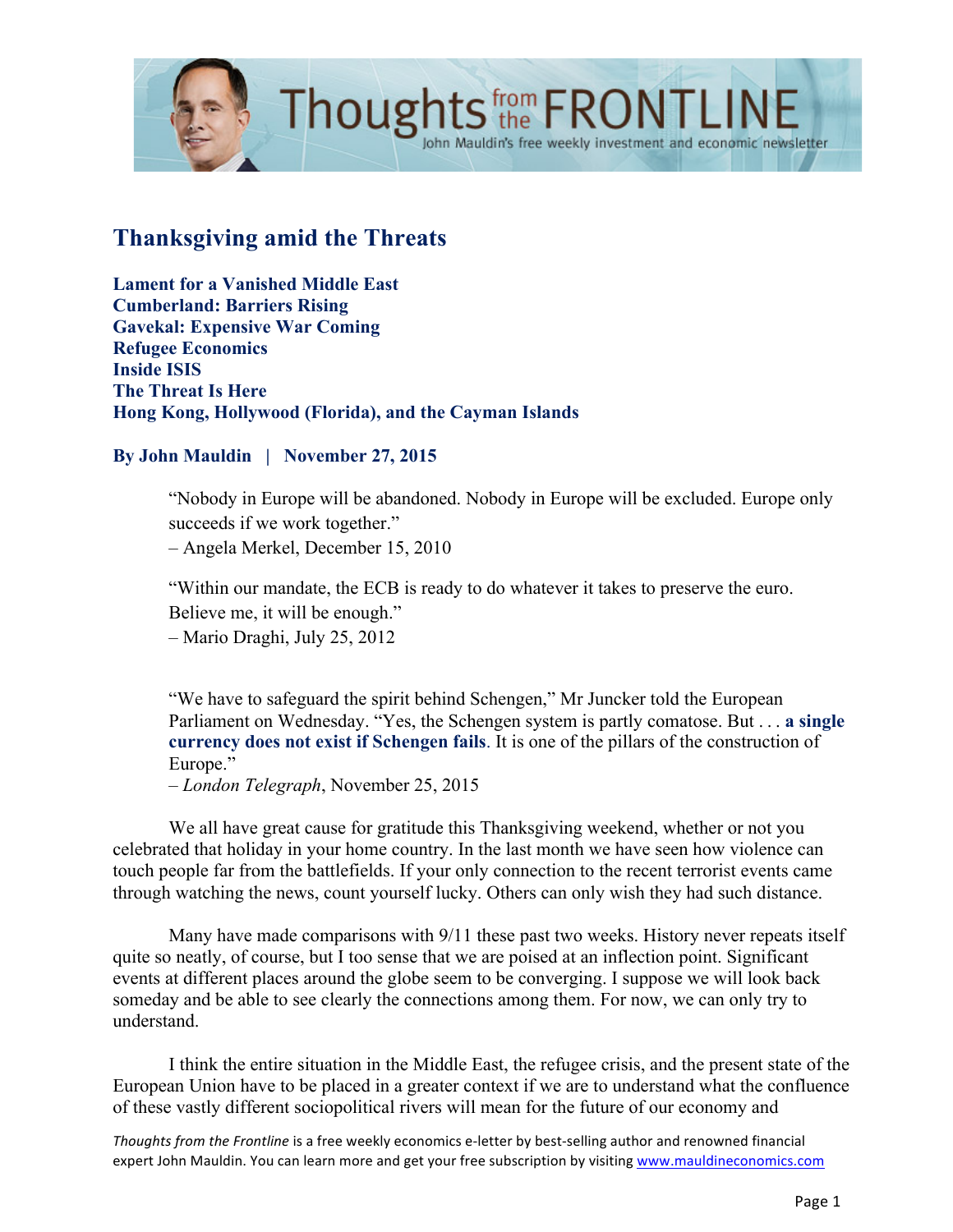investments. I think we are coming to a period of time when geopolitical concerns, always on my radar, are going to require more attention. This has been apparent to me for some time, and I've been working to position Mauldin Economics to help you stay abreast of global developments. We will be making what I think you will find to be immensely helpful announcements in the immediate future.

But for today, in this week's letter, I'm going to let other people do most of the talking. I [gave you my own thoughts on the Paris attacks and Europe's future last week in "The Economic](http://www.mauldineconomics.com/frontlinethoughts/the-economic-impact-of-evil)  Impact of Evil." Today I'll share some of the most interesting post-Paris analysis that has crossed my path over the last two weeks.

Please note that **I don't necessarily agree** with everything you'll read in these articles. I share them with you because I found them thought-provoking. I send these sorts of things to my *[Over My Shoulder](https://www.mauldineconomics.com/order/sku/SU-00OMS/)* subscribers routinely. If you do subscribe to *OMS*, look for the full text of some of the non-public items next week. For everyone else, I've included links to publicly available items where possible.

One bit of advice: don't hurry through these commentaries. Try to go through them slowly and thoughtfully. This is a good time to suspend your presuppositions and consider new possibilities.

We're going to start with a little bit of history from Charles Gave, who recalls being born and growing up in Aleppo, Syria, as the son of a French officer, giving us some context for today's crisis. Note that he wrote this for a French paper in September, and it was only recently translated into English.

# **Lament for a Vanished Middle East**

### **By Charles Gave**

It is desperately saddening to see the terrified population of the Middle East fleeing for refuge towards a Europe that has utterly forgotten what the region looked like just a few decades ago. Yet nobody can hope to understand the disaster that is unfolding if he knows nothing of the events that shaped the modern Middle East.

Through an accident of family history, I was born in the Syrian city of Aleppo 72 years ago, my father having been one of the few French army officers stationed in Syria at the time – 12 out of 500 – to have sided with the Free French forces of Charles de Gaulle, rather than with the Vichy regime of Philippe Pétain.

How can I possibly describe the Syria of my birth? It was a marvel of diversity, a true kaleidoscope of races and religions. All the great empires of the past – from the Mesopotamians to the Ottomans – had passed through, and all had left their traces. Clustered around the citadel of Aleppo, the oldest continuously inhabited city in the world, one found the Armenian quarter, next to the Jewish district, itself next to the Greek settlement. All were surrounded by Muslim areas, variously inhabited by Druze, Kurds,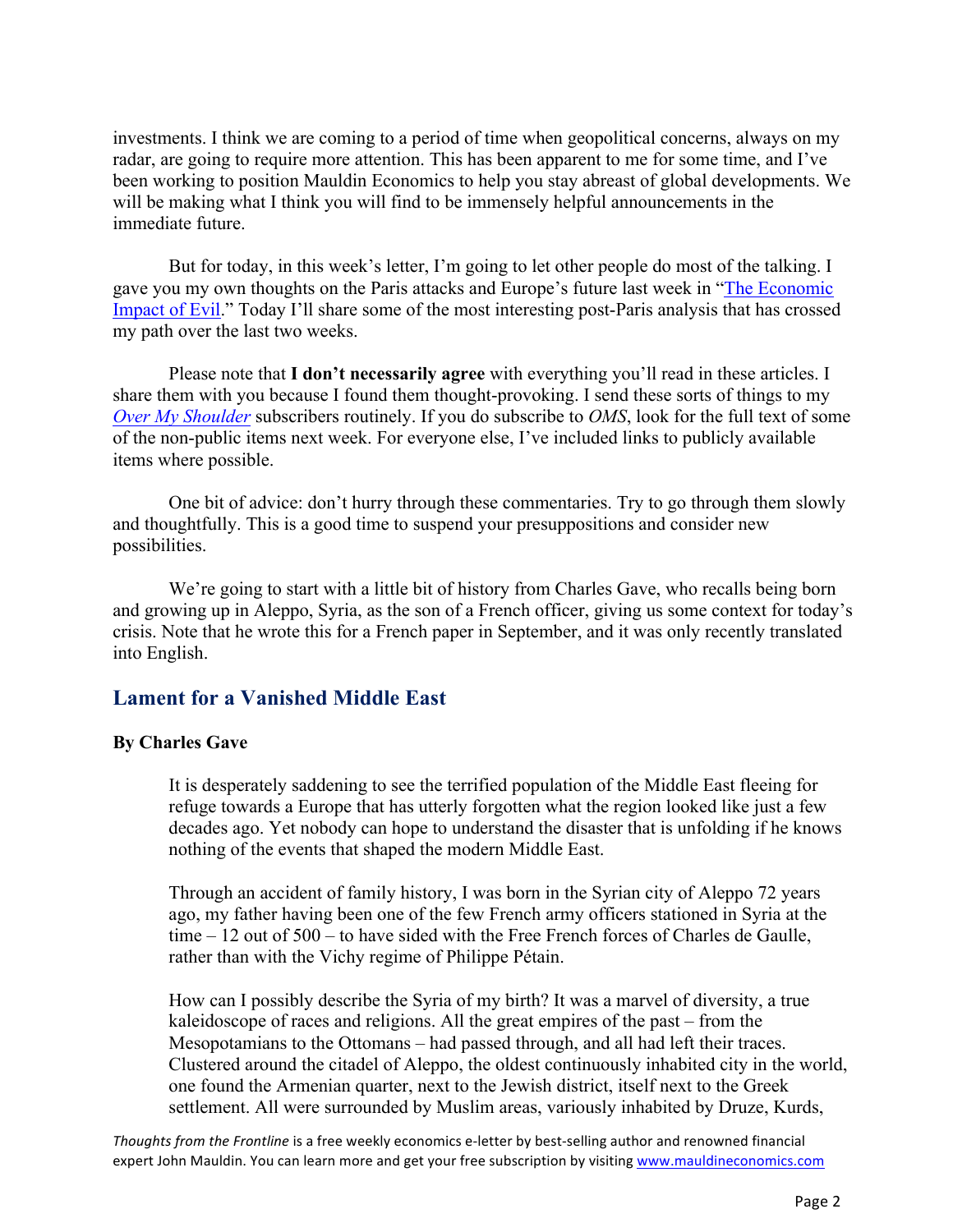Alawites, Sunni, and Shia. And for the most part all these various peoples lived peaceably together, doing business with each other in good faith. Education was provided by the religious orders. Boys attended schools run by the Jesuits, and the girls were taught by Christian nuns – regardless of denomination.

### **Before the Conquest**

Really "Most of the Christian sects had lived in the region since long before the Moslem conquest, and felt a perfect moral right to live in what was, after all, their home. In the Iraqi capital Baghdad, for example, half the 18th century population was Christian. The Assyrians of Northern Iraq claimed to have been converted to Christianity in the 1st century by Saint Thomas. In the mid-20th century they were a strong community – a true nation. Today there are almost none left. The survivors are in Sweden. In Egypt, the minority Copts, descendants of the original Egyptian population, held important positions in trade, the universities and in politics, with more than a few appointed ministers.

Throughout the region, the Jews were absolutely essential to society and commerce. Of course, Jews had lived in Iraq since the time of Nebuchadnezzar II. But they had also made up much of the population of Alexandria in Egypt ever since it was founded by Alexander the Great – it was in Alexandria that the Old Testament was first translated from Hebrew to Greek. Elsewhere, in all the great historic cities of the region – Cairo, Istanbul, Damascus, Aleppo – Jewish communities made up the network through which different peoples traded with each other

Each community was an intrinsic part of the social system, and the result was a diverse and resilient society. Of course, once in a while there were problems, such as the Damascus pogroms at the end of the 19th century. But the authorities had little patience with troublemakers, and quickly restored order.

Today, however, for the first time in history, there are no longer any Jews on the southern shores of the Mediterranean and, outside Israel, few in the Levant. Christians of all denominations have either disappeared, or are under severe pressure, with the Egyptian Copts facing daily attacks. The old social order has broken down completely. The question is: Why?

### **Family History**

To answer, it will be necessary to highlight two historical missteps that have been slowly destroying the Middle East since at least the middle of the 20th century. The first concerns my family history. My grandfather, Ernest Schoeffler, was governor of the predominately Alawite province of Latakia during the French mandate. The Alawites, who are concentrated in north western Syria, are an offshoot of the Shia branch of Islam. Today, they control the political power in Syria, or whatever is left of it.

Conscious of the extreme diversity of the local population, my grandfather promised the Alawites that when the mandate ended they would have their own independent, or at least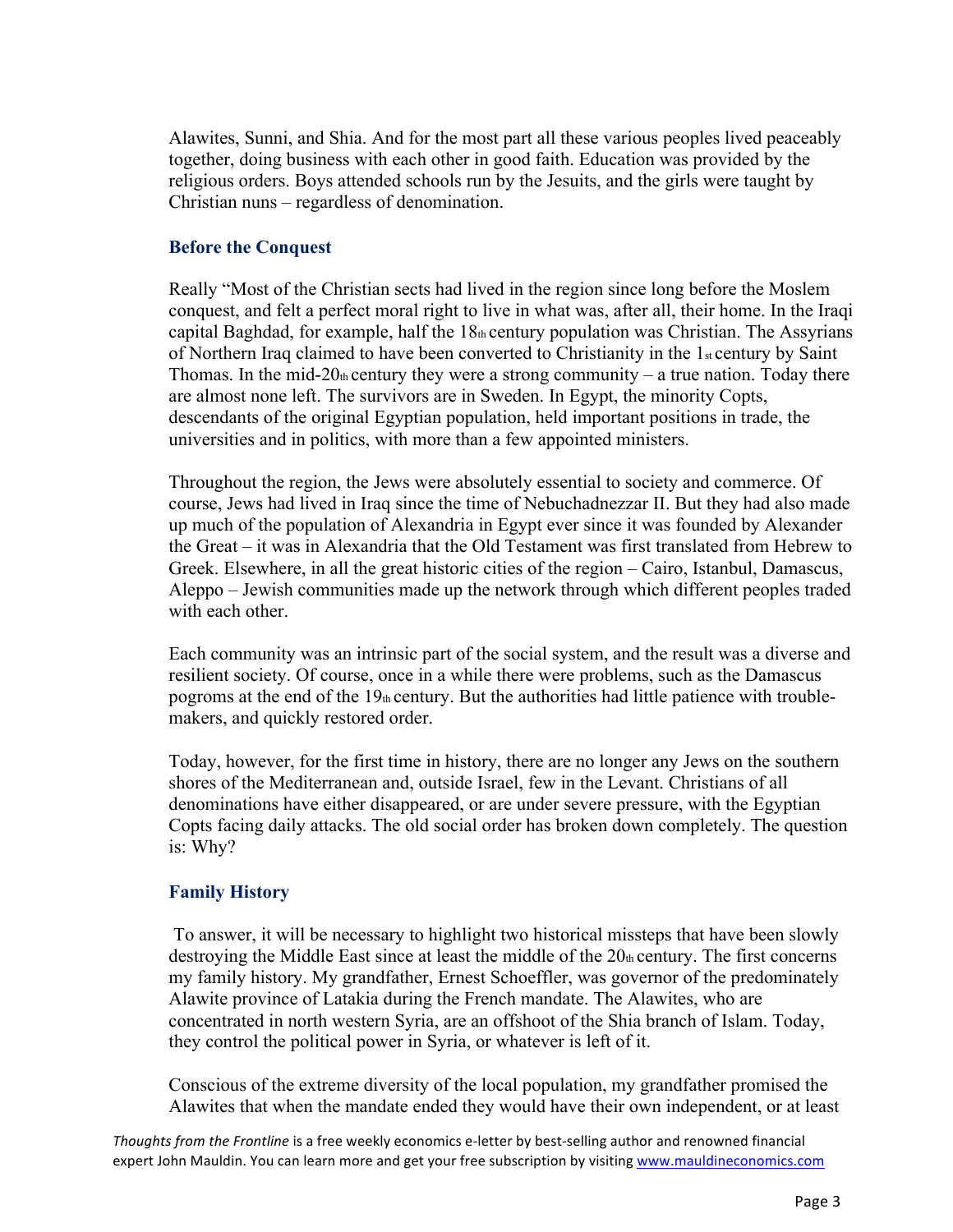autonomous, state. Indeed, he lobbied hard in Paris for each Middle Eastern population to have its own "state" as far as possible. He envisaged a Kurdish state, a Christian state centered on Beirut, a Jewish state around Jerusalem, a Druze state, an Armenian state and so on. The idea was that none of these mini-states would be powerful enough to dominate the others. And if there was trouble, the regional policemen – France, Britain, or even Turkey – would step in to re-establish order.

However, in 1936, the leftist *Front Populaire* was elected in France. My grandfather was summoned to Paris by the Minister of the Colonies, who informed him that thenceforth French policy would be to create a "Greater Syria". And of course this Greater Syria would be a secular state, because the French left had one overriding obsession: to destroy religion. In response, my grandfather did something few people do today: he stuck to his principles and resigned.

#### **Disastrous Policy**

The French government proceeded with its plan to create a unitary state in Syria, with centralized institutions for the army, police, civil administration, justice, education, and health. The consequences of this policy were all too foreseeable. The main goal of each and every different community became to seize control of the apparatus of the state in order to protect its own community. In Syria, by far the largest community, at 60% of the population, was Sunni. To prevent the Sunnis, with their strength of numbers, establishing total dominance over the country, the Alawites, with the tacit approval of the other minority groups, established their own control over the state, which they have ruled ever since.

I have no doubt at all that the refugees fleeing Syria today are minorities terrified that the Alawites will lose power, which up until the Russian intervention looked highly likely. They know full well that if the Alawites were to fall, the Sunni reprisals would fall on all Syria's minority communities, not just on the Alawites.

The fundamental historical error here was the attempt by the French and the British to create centralized states in the Middle East, states which both the Quai d'Orsay and the Foreign Office believed would, with a little diplomatic maneuvering, do their bidding. This was a total break with the Ottoman tradition. The Turks generally took a hands-off approach to running their empire, intervening only when someone did something especially silly. When that happened, the Janissaries were quickly sent in, and the old order promptly restored. By imposing centralized structures on communities with little in common, the European powers ensured that every local lunatic would attempt to take control of these structures and use them to impose their vision on the other minorities, all too often through "ethnic purification". It was a recipe for chaos and civil war if ever there was one.

### **A Wahhabi Project**

This brings me to the second historical misstep. For most of their history the Sunnis of Syria and Egypt were peaceful, tolerant people, who lived in tribal groups under the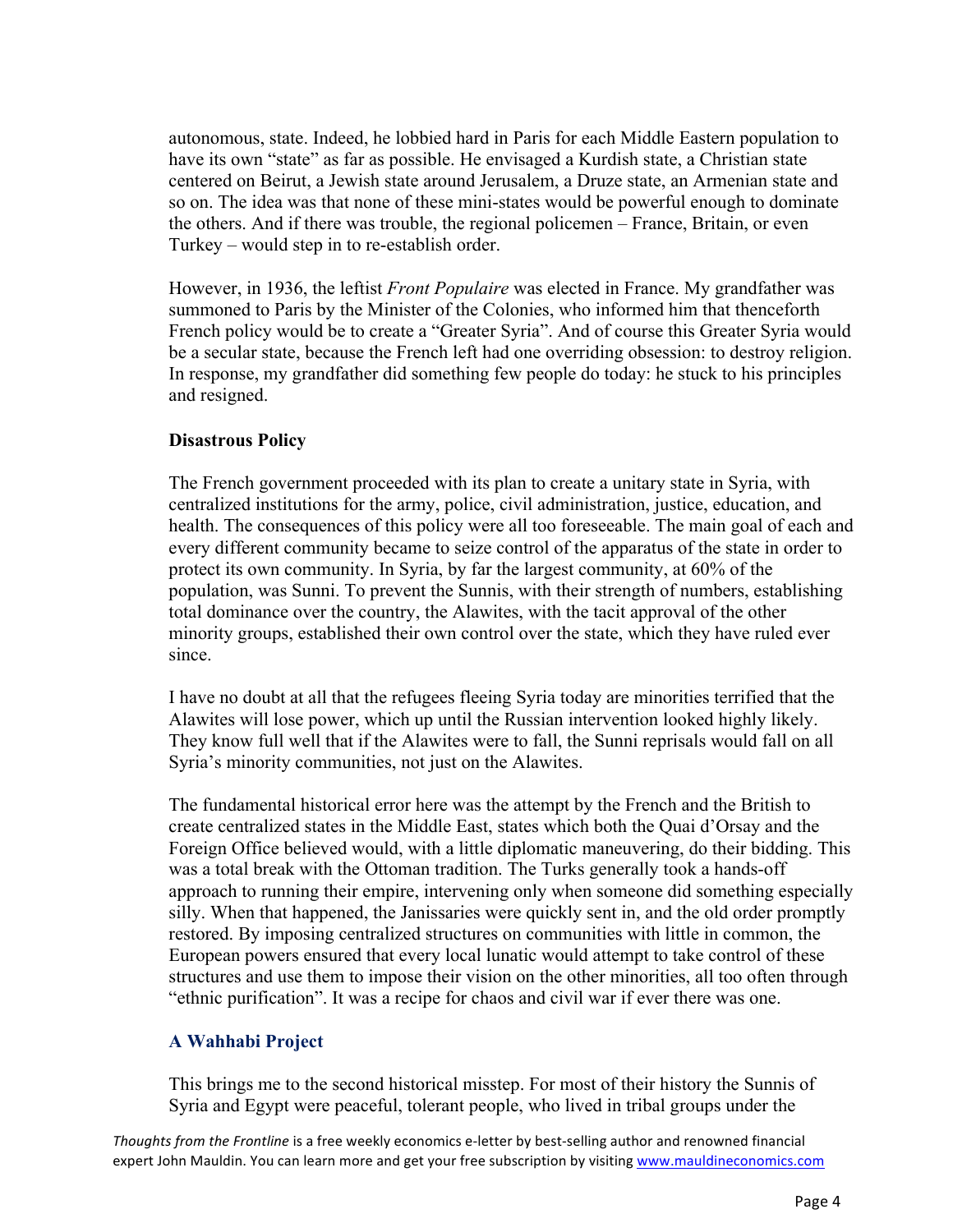authority of elders who did a reasonable job of maintaining order. This tradition crumbled in no time in the face of the pan-Arab socialism propounded by Egypt's President Gamal Abdel Nasser and Syria's Baath Party. As a result, the Sunnis were easy prey for the puritan Wahhabism exported by Saudi Arabia in reaction to the rise of pan–Arab Socialism. Wahhabism is by far the most retrograde of all the different sects of Islam. When Ibn Saud created Saudi Arabia by federating the tribes of the Nejd and Hijaz, he did so with help of the Wahhabi clergy. Now, for the last 50 years, money has flowed in a torrent from Saudi Arabia to the rest of the Middle East, Africa, South East Asia, and Europe to build Wahhabi mosques: "schools" where the only things taught – and only to boys – are the Koran and religious extremism.

The goal of this project is to "purify" the Middle East, returning the region, and eventually the rest of the world, to an "original" form of Islam unpolluted by non-Wahhabi religion, or indeed by any influences from the last 1,400 years. Isis is nothing but a Wahhabi project.

Extraordinarily, this project has enjoyed the unstinting support of French diplomacy under the guidance of Jacques Chirac, Nicolas Sarkozy, and now François Hollande. I cannot imagine that this support for the most regressive of Sunni religious movements is due to the fact that close to 10% of the French electorate is Sunni, and that 90% of those vote for the left. That may explain French policy under Hollande, but it cannot account for the policy stance under Sarkozy and Chirac. There can only be two explanations: sheer stupidity, or that French presidents, both of the right and left, have been "captured" by France's arms exporters.

At the end of this little historical survey – very much influenced by the family history of the writer – the reader must ask what can be done to stop the rot. The answer is simple. First, the West must clearly identify the enemy, which is not the Muslim religion, but the Wahhabi sect. And it must immediately break off all relationships with the states, such as Saudi Arabia and Qatar, which are exporting this virulent form of extremism.

That means closing western embassies in those countries and expelling their citizens from ours. Of course we will have to stop accepting donations from these countries to finance our electoral campaigns, which require ever-increasing amounts of money to win votes for candidates of ever-decreasing legitimacy. That would be very bad news for our media industry, so it may never happen. And needless to say, we must also stop selling these countries warplanes, helicopters, missiles, radars, tanks and other weaponry. That might be sad for our defense industries, but one does not prosper by selling weapons to one's enemies. As Lenin said: "The Capitalists will sell us the rope with which we will hang them". *Plus ça change…*

# **The Cumberland View: Barriers Rising**

My friend David Kotok of Cumberland Advisors wrote three excellent articles in the last two weeks. I suggest you read them in order[: Paris](http://www.cumber.com/paris/)  $(11/16)$ , [Paris](http://www.cumber.com/paris-2/) 2  $(11/19)$  and Paris 3  $\&$ [Thanksgiving](http://www.cumber.com/paris-3-and-thanksgiving/) (11/22). Here is a short section from Paris 3.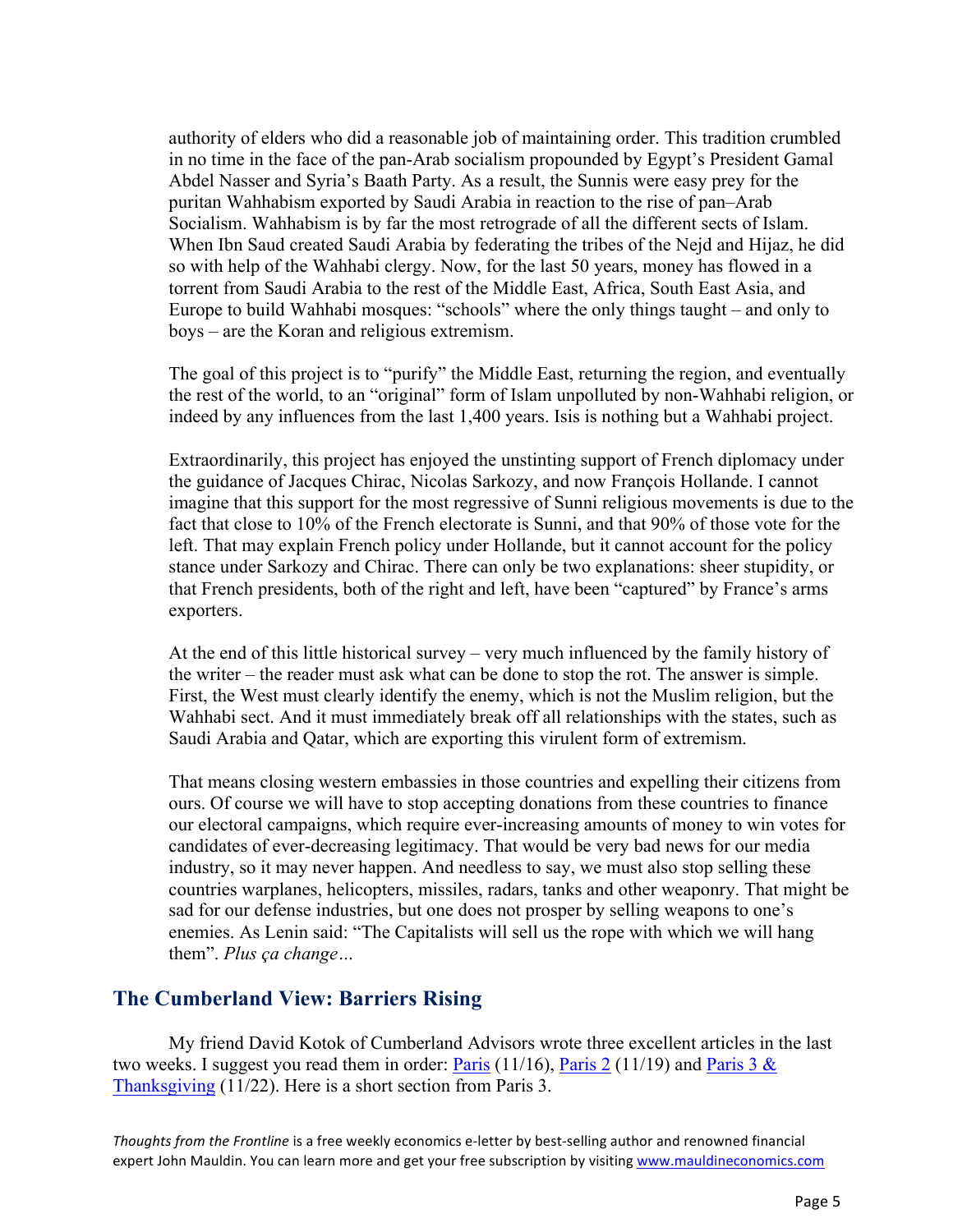In terms of economic effects, how do we distinguish a major terrorism event from what has become an unending sequence of smaller events? In the United States, 9/11 was a major event. Those of us who were in the financial markets and economic and investing businesses remember the period from late 2001 to early 2003. The 9/11 shock rattled an already weakened economic structure and caused serious setbacks to US markets, investments, and economic growth. In the US, we experienced a recession.

Are the rounds of terrorist activity in Paris the French equivalent of 9/11 in financial and fiscal, security, military, and legislative terms? Therein lies a fundamental question.

If the answer is no, then this is just another event in a series of ongoing terrorist activities that have hit developed markets and major economies worldwide. If the populace is inured and has become accustomed to these events, then sequential events will have only mild negative impacts on growth. In that case, the research papers that reflect this outcome are correct.

On the other hand, if this is a major change in France – and we think it is – the French economy will go through a significant adjustment process. It will do so in an atmosphere of increased security, greater civil restrictions, and more military spending. In an environment of economic activity suppressed by fears of additional terrorism, financing that spending will certainly require France to exceed the Eurozone-mandated debt cap."

Border obstacles will multiply. One of the Eurozone's strengths has been to level the playing field by making its currency universal in 19 countries and by dropping border barriers. Thus, more efficiencies have been created in the European economy. When border barriers come up again and those efficiencies are reversed, there will be higher costs and reduced productivity. In summary, the economic outcome will be negative.

One of the quotes at the beginning of this letter was from Jean-Claude Juncker, president of the European commission, who asserts that a breakdown of the EU's 26-country open border system, known as Schengen, would put the whole union in peril.

"We have to safeguard the spirit behind Schengen," Mr Juncker told the European Parliament on Wednesday. "Yes, the Schengen system is partly comatose. But . . . a single currency does not exist if Schengen fails. It is one of the pillars of the construction of Europe."

His remarks followed a comment by Mark Rutte, the Dutch prime minister, who will assume the rotating EU presidency in January.

The EU risks suffering the same fate as the Roman empire if it does not regain control of its borders and stop the ["massive influx" of refugees](http://www.ft.com/topics/themes/EU_immigration) from the Middle East and central Asia, the Dutch prime minister has warned.

Rutte said southern EU countries had yet to implement policies agreed to stem the flow,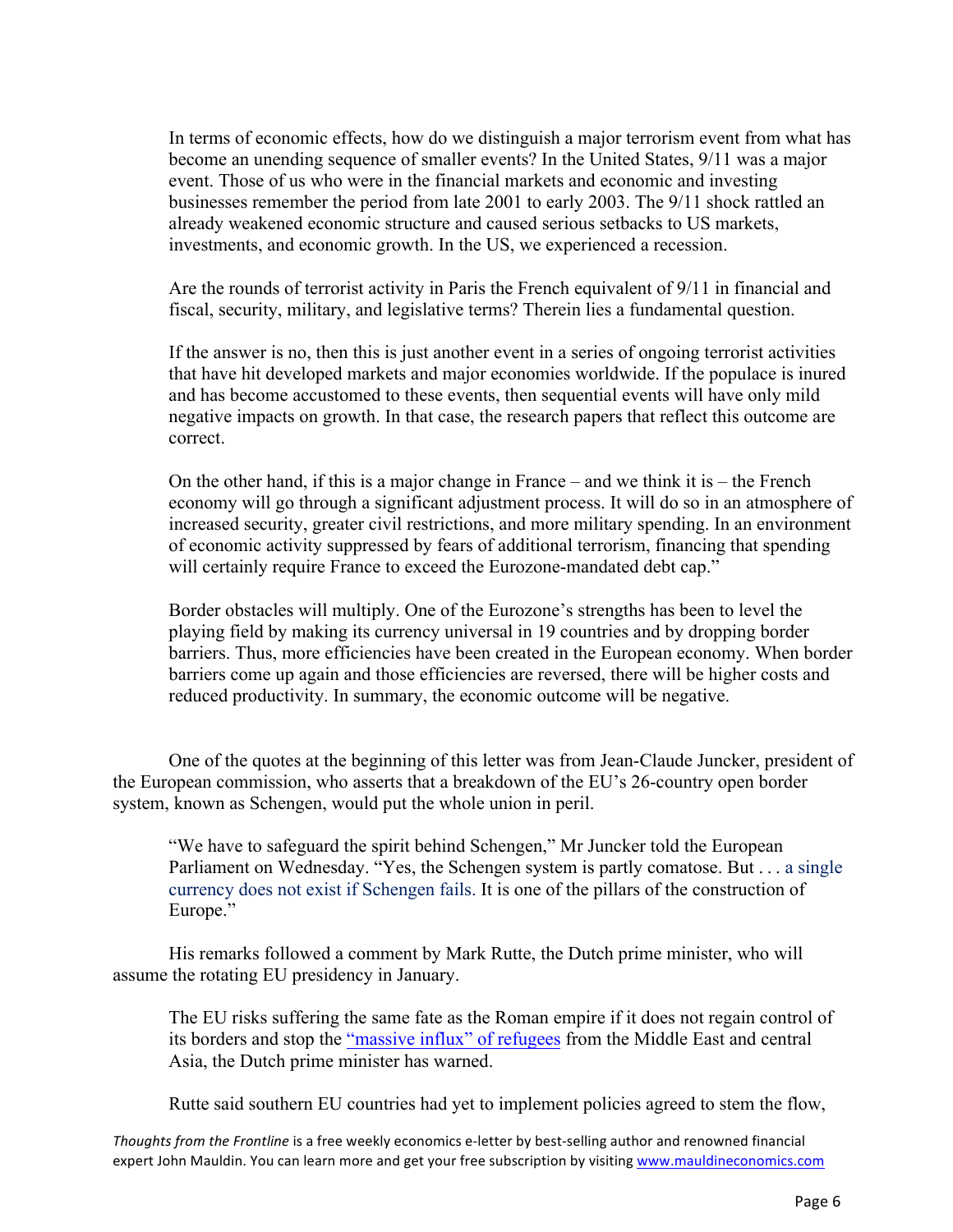which has exceeded 850,000 arriving by sea so far this year, according to the International Organisation for Migration. (Source: *[The Financial Times\)](http://www.ft.com/intl/cms/s/0/659694fe-9440-11e5-b190-291e94b77c8f.html)*

The newspapers of Europe are full of open disagreements between Eastern European countries and "Old Europe." Rutte wants tiny Greece to take 100,000 refugees, but I don't see a similar offer coming from him with regard to his own country.

Maybe cooler heads will prevail when everyone realizes they are actually threatening the existence of the European Union, but then again maybe local politics will trump all else. That is why it is so important for us to pay attention. And now let's move on to our next thought leader.

# **Gavekal: An Expensive War Is Coming**

Louis-Vincent Gave of Gavekal (Charles' son) always thinks clearly. He sees several steps [ahead, too. Here is an excerpt from a report he sent Gavekal clients on Nov. 27, "Financing](http://research.gavekal.com/article/financing-europe%E2%80%99s-soaring-defense-costs)  Europe's Soaring Defense Costs."

François Hollande has rightly made it clear that France is at war. And wars cost a lot of money, as keeping an army in the field and airplanes in the air is expensive. There is a reason for the military adage "amateurs talk strategy; professionals talk logistics". Moreover, fighting a terrorist organization involves both military costs and large domestic security costs. As such, the increase in security spending for the war against ISIS guarantees that France will fail to meet its European Union budget requirements for a long time to come; an increase in deficit spending that will rightly be mostly financed by European Central Bank money printing. The implication is that the financial cost of the increase in France's defense spending will be shared across the eurozone.

But at this juncture, it looks like this is about all that will be shared. The events of the past 10 days remind us that Europe's institutions cannot cope with a crisis. Hence, the default mode of policymakers in such a situation is to fall back on individual nation-states. Hollande's immediate reaction to the Paris attacks was to fire up the French jets before talking with any other European leaders (he met David Cameron yesterday and will see Angela Merkel tomorrow). He also called for a closing of borders even though restrictions on travel within the Schengen Area ended 16 years ago.

(Incidentally, Louis and Charles will be featured speakers at my **2016 Strategic Investment Conference** in Dallas next May 24-27. We'll be opening registration soon**.** [Click here](http://www.mauldineconomics.com/go/uutrn-2/MEC?utm_medium=subscribers&utm_source=frt&utm_campaign=SIC&utm_content=list) for more information.)

# **Refugee Economics**

The ongoing refugee crisis in Europe is both heartbreaking and frightening. It's heartbreaking because we all know that most of the refugees are innocent victims, driven from their homes by events beyond their control. We want to help them, but it's frightening to know terrorists could be hiding in their midst.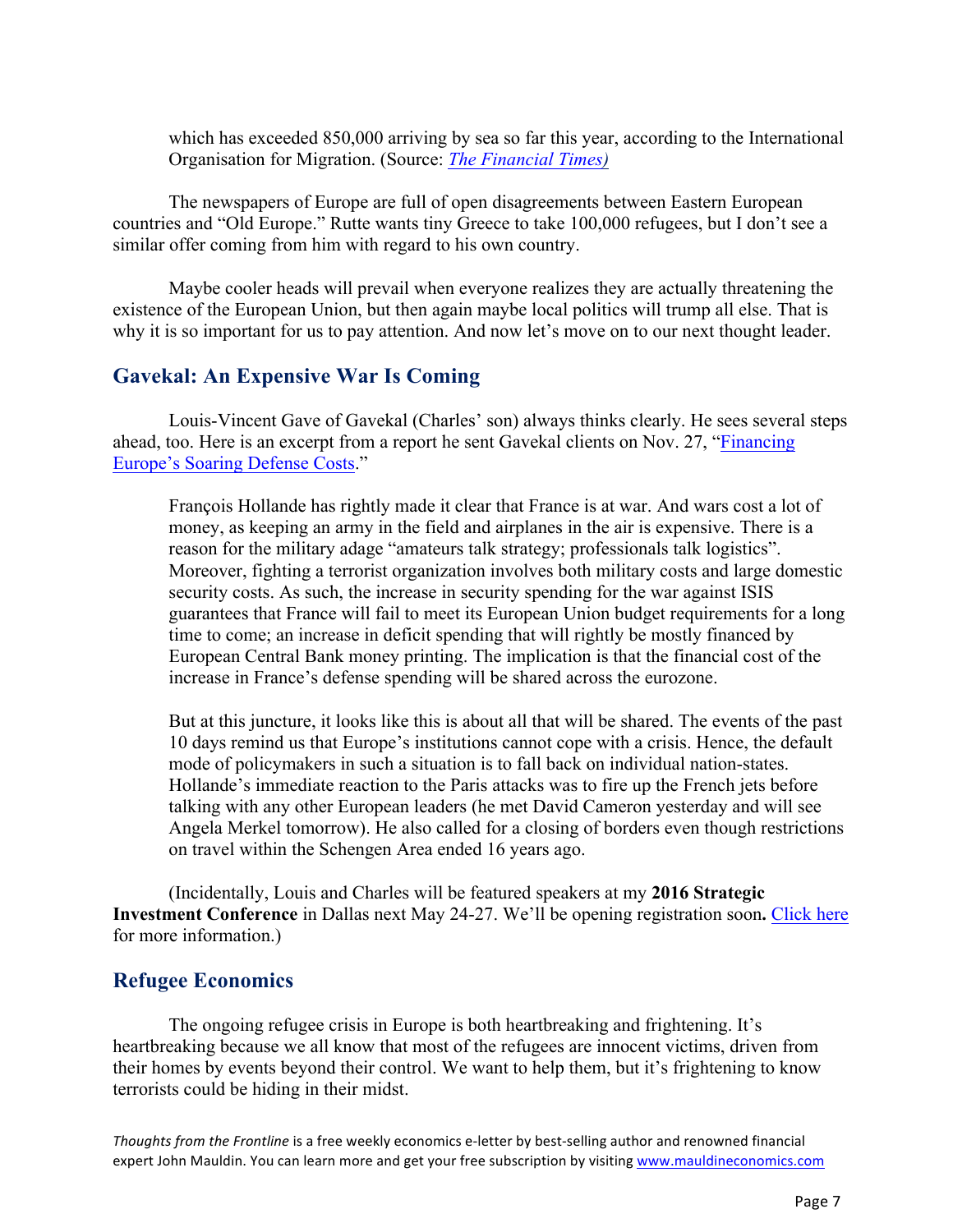As I mentioned in "The Economic Impact of Evil," I break with some of my conservative friends on immigration questions. I think *properly controlled* immigration is good for everyone. But I also want secure borders and thorough screening to keep out those who would harm us. Right now, the great argument is whether the US government's refugee screening process is sufficient. **[This article from the Cato Institute](http://www.cato.org/blog/syrian-refugees-dont-pose-serious-security-threat)** (generally, the terms *right-wing* and *libertarian* are associated with the Cato Institute) describes the process in detail and concludes Syrian refugees pose no serious security threat. Here's an excerpt:

The first step for a refugee is to arrive and register in a UNHCR refugee camp outside of Syria. The UNHCR then refers those who pass the first stage of vetting to the U.S. government refugee process (as described above). The National Counterterrorism Center, the Terrorist Screening Center, the Department of Defense, the FBI, Department of Homeland Security, and the State Department use biometrics and biographical information gleaned through several interviews of the refugee and third-party persons who know him or could know him to make sure applicants really are who they claim to be, to evaluate their security risk, and to investigate whether they are suspected of criminal activity or terrorism. Numerous medical checks are also performed. During this entire screening process, which takes about three years for Syrians, the refugee has to wait in the camp. If there is any evidence that the refugee is a security threat, he or she is not allowed to come to the United States.

Few ISIS soldiers or other terrorists are going to spend at least three years in a refugee camp for a 0.042 percent chance of entering the United States when almost any other option to do so is easier, cheaper, and quicker.

If the United States still takes in [10,000 Syrian refugees](http://www.voanews.com/content/us-to-resettle-85000-refugees-in-fy-2016/2972001.html) in 2016, and the number of refugees rises to 4.5 million, a mere 0.22 percent of them – one out of every 450 – will be resettled in the United States. That number is still so small and the process so well monitored that potential terrorists are unlikely to see the refugee system as a viable way to enter the United States.

I'm sure some readers won't agree, but do take time to read the full article. It gave me somewhat more confidence, though that does not mean we should not be concerned and perhaps take the extra steps that have been suggested by Congress.

### **Inside ISIS**

I must confess, I do not know how human beings can commit the atrocities we see from ISIS fighters. I can't conceive what happens inside their heads. Do they do it for the pre-teen slave girls they get? (The slave trade in girls and women is a major funding component of ISIS) The money? They are paid well. Are they just twisted SOBs? Yet understanding their motives is critical if we hope to end the terrorism threat.

*The Guardian* ran **[this Nov. 16 story](http://www.theguardian.com/commentisfree/2015/nov/16/isis-bombs-hostage-syria-islamic-state-paris-attacks)** by Nicolas Hénin, a French citizen whom ISIS held hostage for 10 months. To me, that is a much stronger credential than the supposed "expert"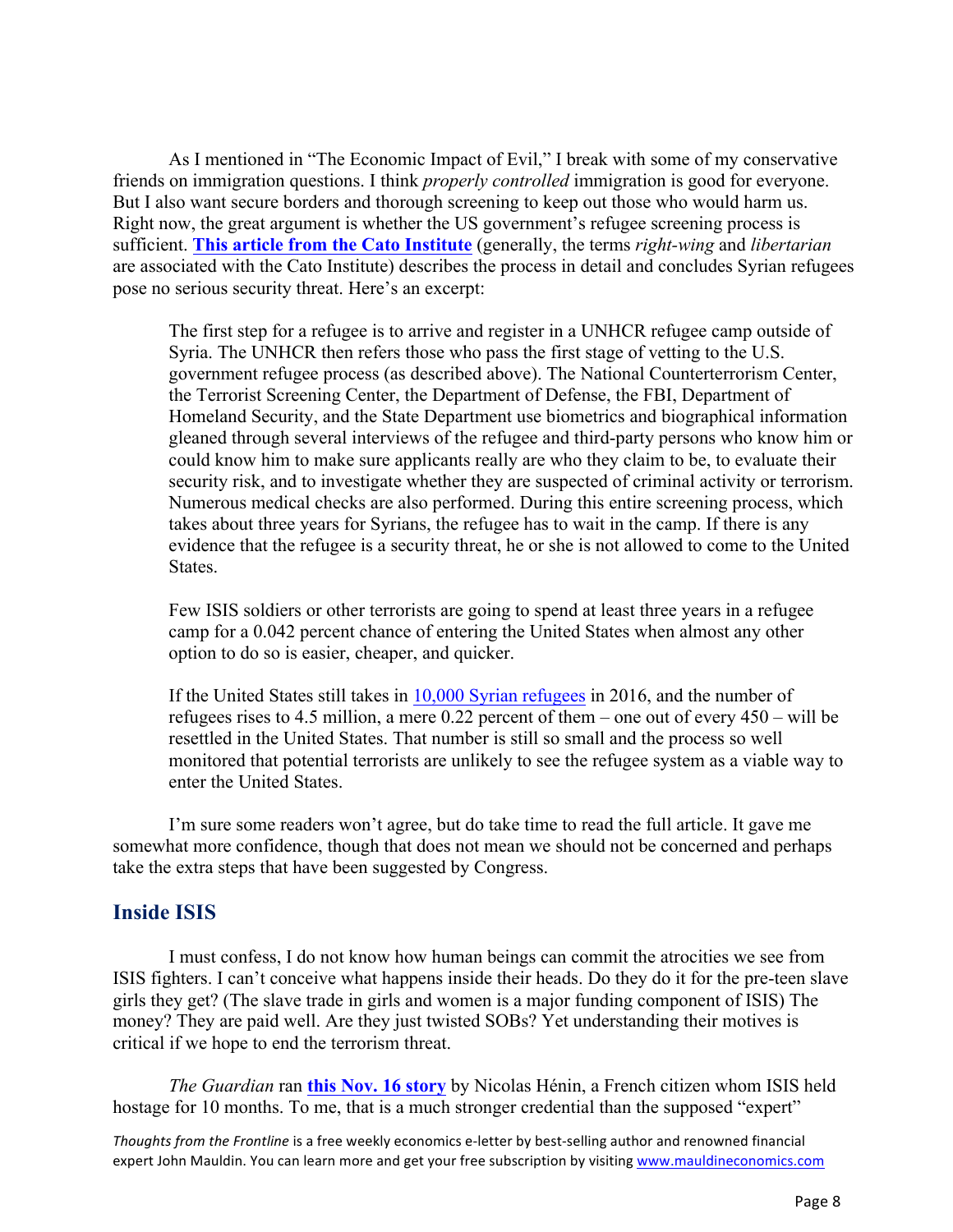talking heads we see on the news channels. Some of his description:

They present themselves to the public as superheroes, but away from the camera are a bit pathetic in many ways: street kids drunk on ideology and power. In France we have a saying – stupid and evil. I found them more stupid than evil. That is not to understate the murderous potential of stupidity.

It struck me forcefully how technologically connected they are; they follow the news obsessively, but everything they see goes through their own filter. They are totally indoctrinated, clinging to all manner of conspiracy theories, never acknowledging the contradictions.

Everything convinces them that they are on the right path and, specifically, that there is a kind of apocalyptic process under way that will lead to a confrontation between an army of Muslims from all over the world and others, the crusaders, the Romans. They see everything as moving us down that road. Consequently, everything is a blessing from Allah.

[Over at Quartz, Emma-Kate Symons wrote that "ISIL is the European Union of terror](http://qz.com/553782/isil-is-the-european-union-of-terror-organizations/)  organizations." Most of the Paris attackers were French and Belgian citizens who grew up in the continent's Muslim-dominated ghettos.

"The perpetrators of the attacks are Europeans, Belgians and French," says French-Iranian sociologist Farhad Khosrokhavar, author of 'Radicalisation', and director of studies at Paris's EHESS (Ecole des Hautes Etudes en Sciences Sociales).

"They come from the "banlieues" (suburbs) in France and their equivalent in Belgium. They are motivated by an unquenchable hate for the Europe that has given birth to them, and more or less badly educated them.

"This is the Europe of terrorists and in a perverse sense these terrorists are more European than the Europeans: they have created the Europe of Jihadists when Europe cannot even equip itself with a police force and a unified intelligence agency.

"This hate encompasses all of Europe. It knows no national borders, making all Europeans a target in their will to punish."

Khosrokhavar, who makes these arguments in an article in *Le Monde* available only to subscribers and in French, writes that Europe is home to a "jihadist reserve army whose members are the young underclass of the suburban centers or the poor inner-cities."

These young people identify with Jihadism less for religious reasons than for reasons of identity. Islam has become a symbol of resistance for them when no other ideology can supply the same kind of "soul" or notion of the "sacred," especially when the appeal of other ideologies such as the extreme left's has been exhausted.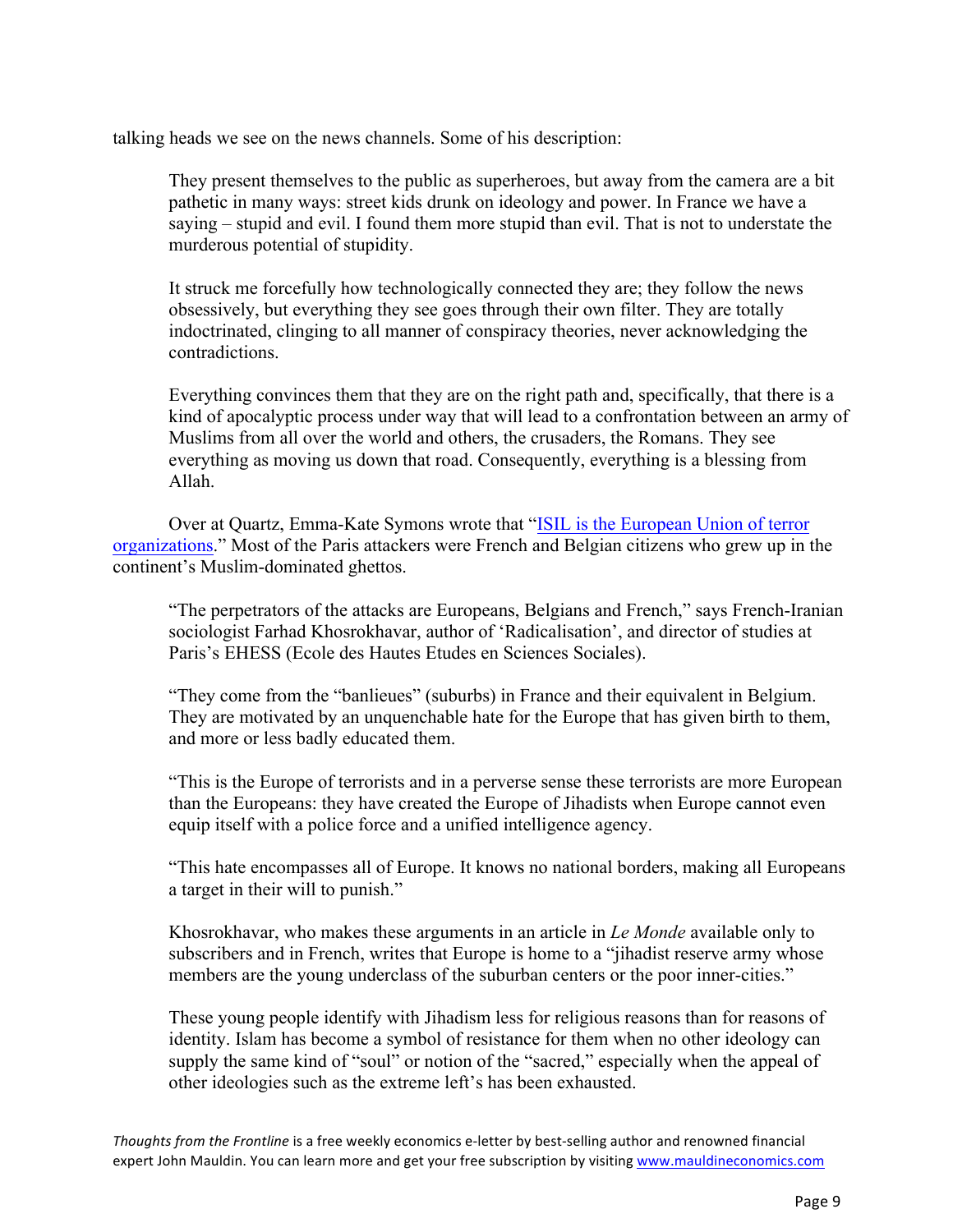How do you reverse the hate drilled into these young heads? I don't know, but we had better find a way soon.

# **The Threat Is Here**

[Rosa Brooks, a Georgetown law professor and former Pentagon official, has](https://foreignpolicy.com/2015/11/20/the-threat-is-already-inside-uncomfortable-truths-terrorism-isis/) a *Foreign Policy* article that throws cold water on just about everyone.

By now, the script is familiar: Terrorists attack a Western target, and politicians compete to offer stunned and condemnatory adjectives. British, Chinese, and Japanese leaders thus proclaimed themselves "shocked" by the Paris attacks, which were described variously as "outrageous" and "horrific" by U.S. President Barack Obama; "terrible" and "cowardly" by French President François Hollande; "barbaric" by Indian Prime Minister Narendra Modi; "despicable" by U.N. Secretary-General Ban Ki-moon; and "heinous, evil, vile" by U.S. Secretary of State John Kerry, who possesses a superior thesaurus.

The Paris attacks were all these things. One thing they were not, however, was surprising.

Occasional terrorist attacks in the West are virtually inevitable, and odds are, we'll see more attacks in the coming decades, not fewer. If we want to reduce the long-term risk of terrorism – and reduce its ability to twist Western societies into unrecognizable caricatures of themselves – we need to stop viewing terrorism as shocking and aberrational, and instead recognize it as an ongoing problem to be managed, rather than "defeated."

Politicians don't like to say any of this. But we're not politicians, so let's look at 10 painful truths.

You can follow the link and read her 10 truths for yourself. I saved this article for last because it leads right to my own conclusion. If Brooks is right that terrorism has to be managed instead of defeated, there are huge implications for everyone's investment strategies.

I said last week that the Eurozone cannot long survive as presently configured. That's only the beginning. There's a good chance the West may shortly find itself embroiled in yet another Mideast incursion.

Persistently low oil prices could make the present instability spread. The US economy will shortly find itself dealing with higher interest rates and possibly a recession.

Russia under Putin is getting more aggressive. China's growth is decelerating. Most of these drastic shifts weren't on the radar screen even six months ago. I may be wrong on this, but I really think we are about to enter a new stage of history. It is more than technological transformation. The world in which those wonders are being created is changing in radical ways, too. Surviving the change with your assets intact will likely take a different approach from the one you are used to.

I'm not turning into a doomsayer, and I'm not heading for the hills. I am simply saying that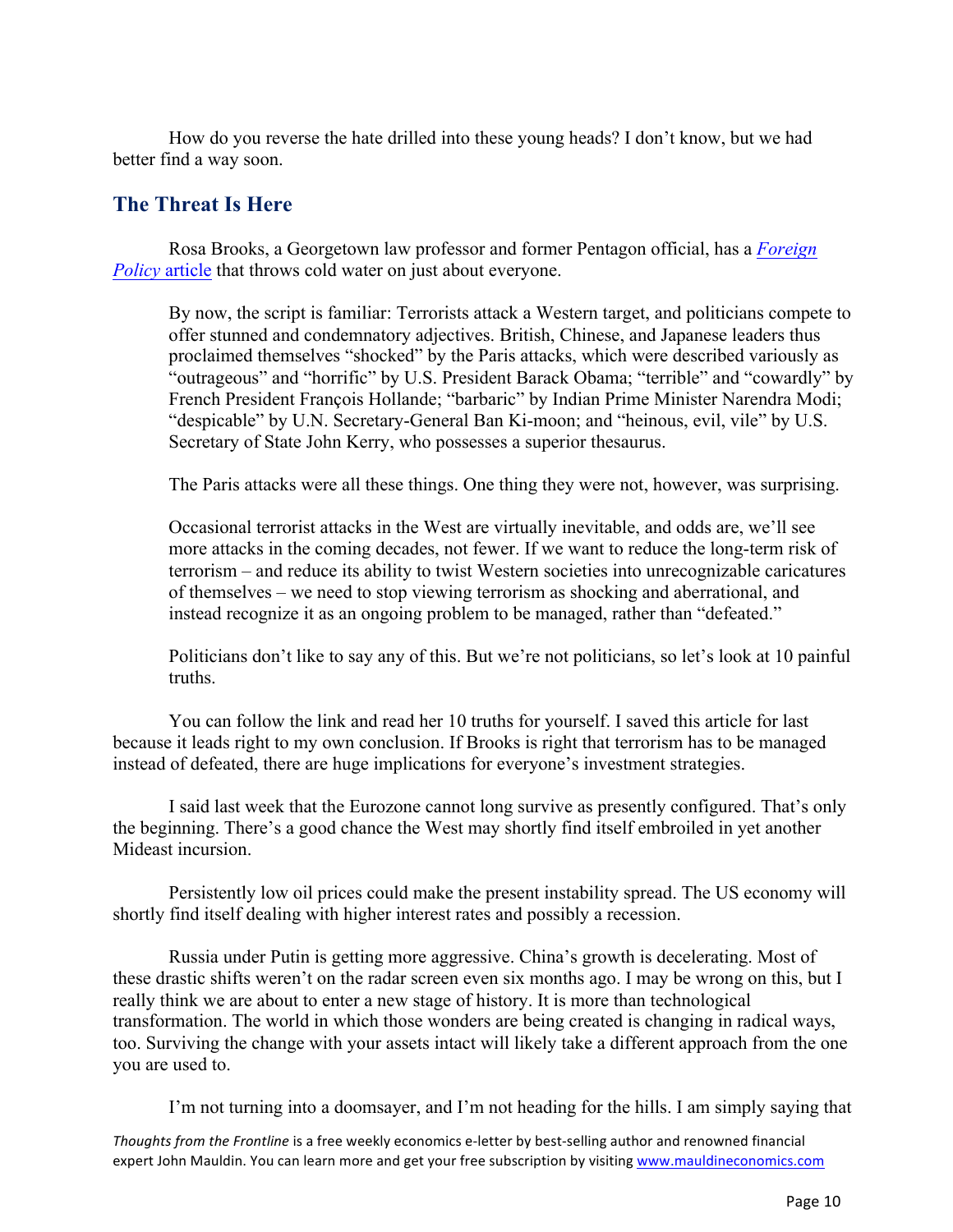we need some new thinking in this environment. Following the money flows won't be enough. We'll also have to follow a much more twisted – and harder to predict – geopolitical logic in the coming years.

The good news is that I know we can do this. Right now we're working on some new Mauldin Economics resources to will help you navigate through these rough waters. I'll tell you more soon.

# **Hong Kong, Hollywood (Florida), and the Cayman Islands**

The schedule in the subhead above sounds hectic, but it's not really. I'm not scheduled to fly until early January, when I will spend five days in Hong Kong. More on that in future letters. In late January I will be the keynote speaker at the big ETF conference (ETF.com), where a few thousand people will gather to talk about portfolio design in the world of ETFs. I'm really looking forward to that. Then I'll return to the Cayman Islands for a speech in early February. I know I have to get to New York and maybe Washington DC sometime betwixt and between; but for me that is a rather sedate travel schedule – which is good, because I need to be spending most of my time researching and writing my new book.

We had a smaller than usual Thanksgiving (last year there were 50 people) as only four of my children could come this year, but we still had fun and good food.

My newest granddaughter just came home from the hospital this week after more than three weeks in the NICU. When I first went to see Riley, one day after she was born, I was concerned, as she was very thin and jaundiced, and I wondered how she could even survive. The nurses were very reassuring, telling me that there was no real problem. I was amazed at the high-tech nature of the Neonatal Intensive Care Unit at this small hospital in Tulsa. But a little over three weeks later she had gained all the weight she needed, and Abigail and Stephen were taking her home.

Abigail's sister Amanda sent me a picture of Riley sitting in the lap of her  $2\frac{1}{2}$ -year-old sister Addison. Riley has clearly filled out just fine over the past 3+ weeks.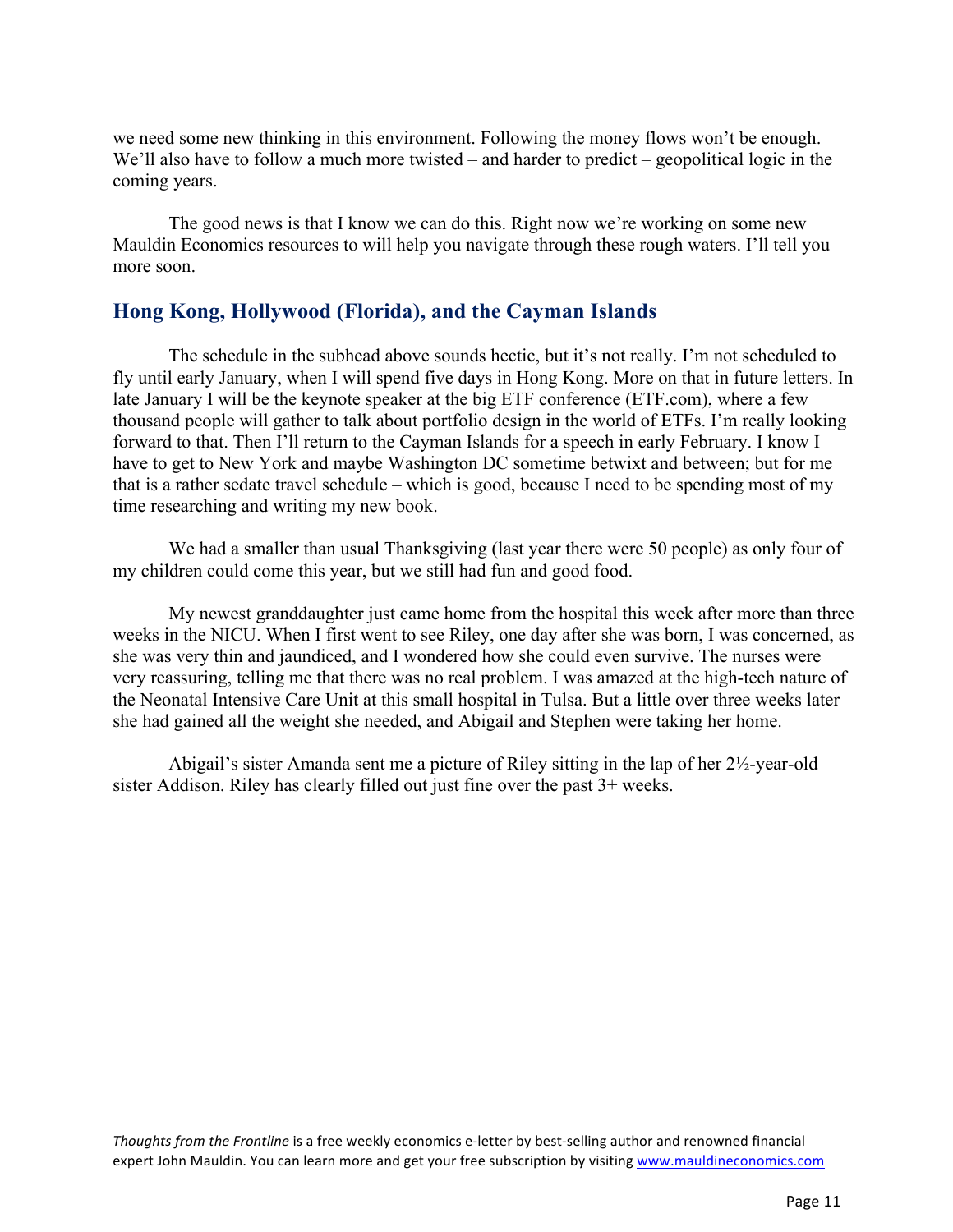

What a world my seven grandchildren will be growing up in. Technological marvels all around them, and trying to figure out how to become adults in the midst of all the insanity of global politics and economics. I wonder how we will reinvent the concept of work as more and more of our current jobs are taken over by automation and robotics … which will of course create brand-new industries. It's all so very complicated, but when you look into the faces of your children and grandchildren, you really do want to try to help them make some sense of it.

And with that, it's time to hit the send button. You have a great week. I'm thinking that maybe the new James Bond movie should be in my future. Plus Thanksgiving leftovers…

Your thankful for all he has analyst,

7 Maddi

John Mauldin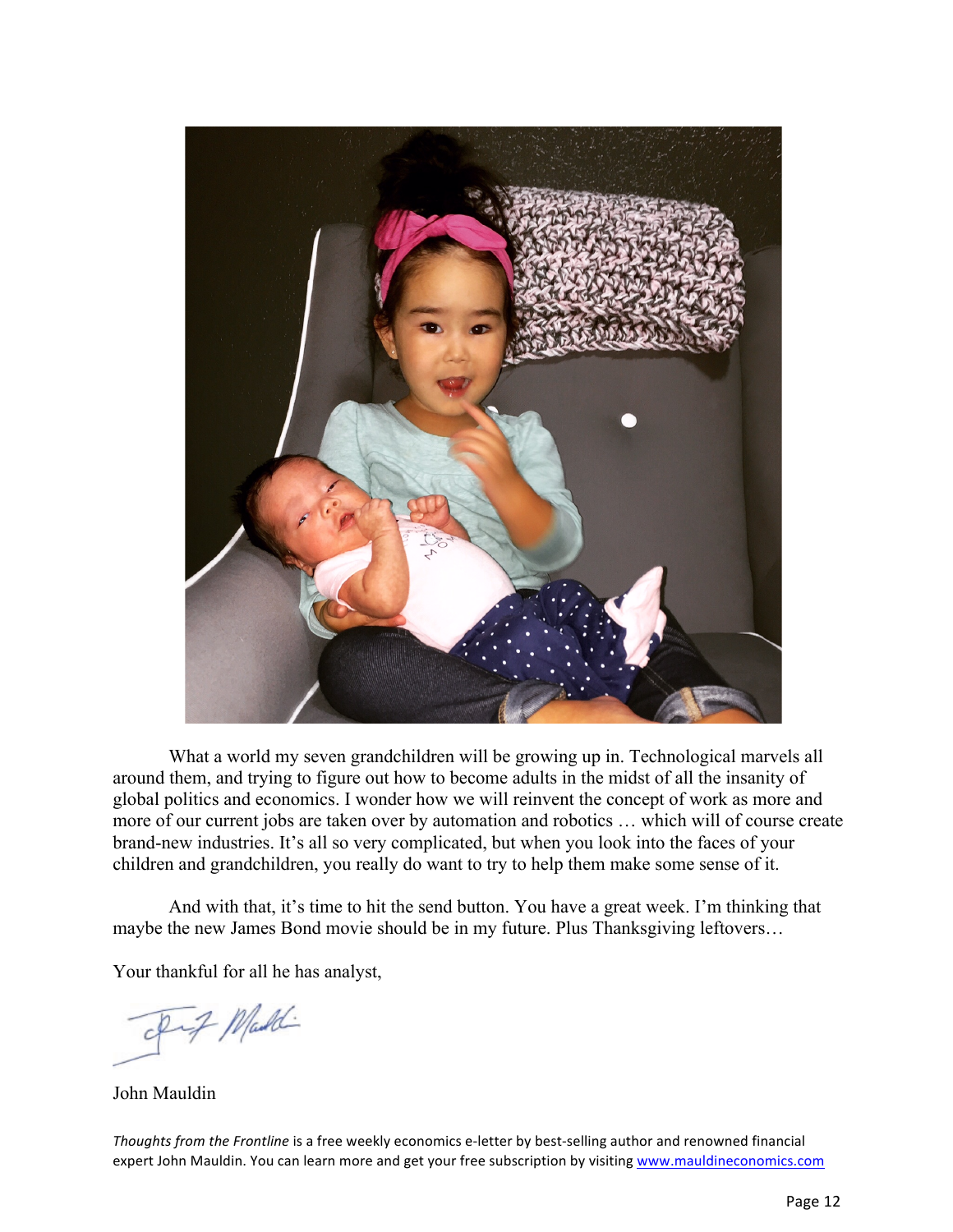## **Share Your Thoughts on This Article**

**Post a Comment** 

Send to a Friend | Print Article | View as PDF | Permissions/Reprints | Previous Article

*Thoughts From the Frontline* is a free weekly economic e-letter by best-selling author and renowned financial expert, John Mauldin. You can learn more and get your free subscription by visiting http://www.mauldineconomics.com.

Please write to subscribers@mauldineconomics.com to inform us of any reproductions, including when and where copy will be reproduced. You must keep the letter intact, from introduction to disclaimers. If you would like to quote brief portions only, please reference http://www.mauldineconomics.com.

To subscribe to John Mauldin's e-letter, please click here: http://www.mauldineconomics.com/subscribe/

To change your email address, please click here: http://www.mauldineconomics.com/change-address

If you would ALSO like changes applied to the Mauldin Circle e-letter, please include your old and new email address along with a note requesting the change for both e-letters and send your request to compliance@2000wave.com.

To unsubscribe, please refer to the bottom of the email.

*Thoughts From the Frontline* and JohnMauldin.com is not an offering for any investment. It represents only the opinions of John Mauldin and those that he interviews. Any views expressed are provided for information purposes only and should not be construed in any way as an offer, an endorsement, or inducement to invest and is not in any way a testimony of, or associated with, Mauldin's other firms. John Mauldin is the Chairman of Mauldin Economics, LLC. He also is the President of Millennium Wave Advisors, LLC (MWA) which is an investment advisory firm registered with multiple states, President and registered representative of Millennium Wave Securities, LLC, (MWS) member FINRA, SIPC. MWS is also a Commodity Pool Operator (CPO) and a Commodity Trading Advisor (CTA) registered with the CFTC, as well as an Introducing Broker (IB) and NFA Member. Millennium Wave Investments is a dba of MWA LLC and MWS LLC. This message may contain information that is confidential or privileged and is intended only for the individual or entity named above and does not constitute an offer for or advice about any alternative investment product. Such advice can only be made when accompanied by a prospectus or similar offering document. Past performance is not indicative of future performance. Please make sure to review important disclosures at the end of each article. Mauldin companies may have a marketing relationship with products and services mentioned in this letter for a fee.

Note: Joining the Mauldin Circle is not an offering for any investment. It represents only the opinions of John Mauldin and Millennium Wave Investments. It is intended solely for investors who have registered with Millennium Wave Investments and its partners at www.MauldinCircle.com or directly related websites. The Mauldin Circle may send out material that is provided on a confidential basis, and subscribers to the Mauldin Circle are not to send this letter to anyone other than their professional investment counselors. Investors should discuss any investment with their personal investment counsel. John Mauldin is the President of Millennium Wave Advisors, LLC (MWA), which is an investment advisory firm registered with multiple states. John Mauldin is a registered representative of Millennium Wave Securities, LLC, (MWS), an FINRA registered broker-dealer. MWS is also a Commodity Pool Operator (CPO) and a Commodity Trading Advisor (CTA) registered with the CFTC, as well as an Introducing Broker (IB). Millennium Wave Investments is a dba of MWA LLC and MWS LLC. Millennium Wave Investments cooperates in the consulting on and marketing of private and non-private investment offerings with other independent firms such as Altegris Investments; Capital Management Group; Absolute Return Partners, LLP; Fynn Capital; Nicola Wealth Management; and Plexus Asset Management. Investment offerings recommended by Mauldin may pay a portion of their fees to these independent firms, who will share 1/3 of those fees with MWS and thus with Mauldin. Any views expressed herein are provided for information purposes only and should not be construed in any way as an offer, an endorsement, or inducement to invest with any CTA, fund, or program mentioned here or elsewhere. Before seeking any advisor's services or making an investment in a fund, investors must read and examine thoroughly the respective disclosure document or offering memorandum. Since these firms and Mauldin receive fees from the funds they recommend/market, they only recommend/market products with which they have been able to negotiate fee